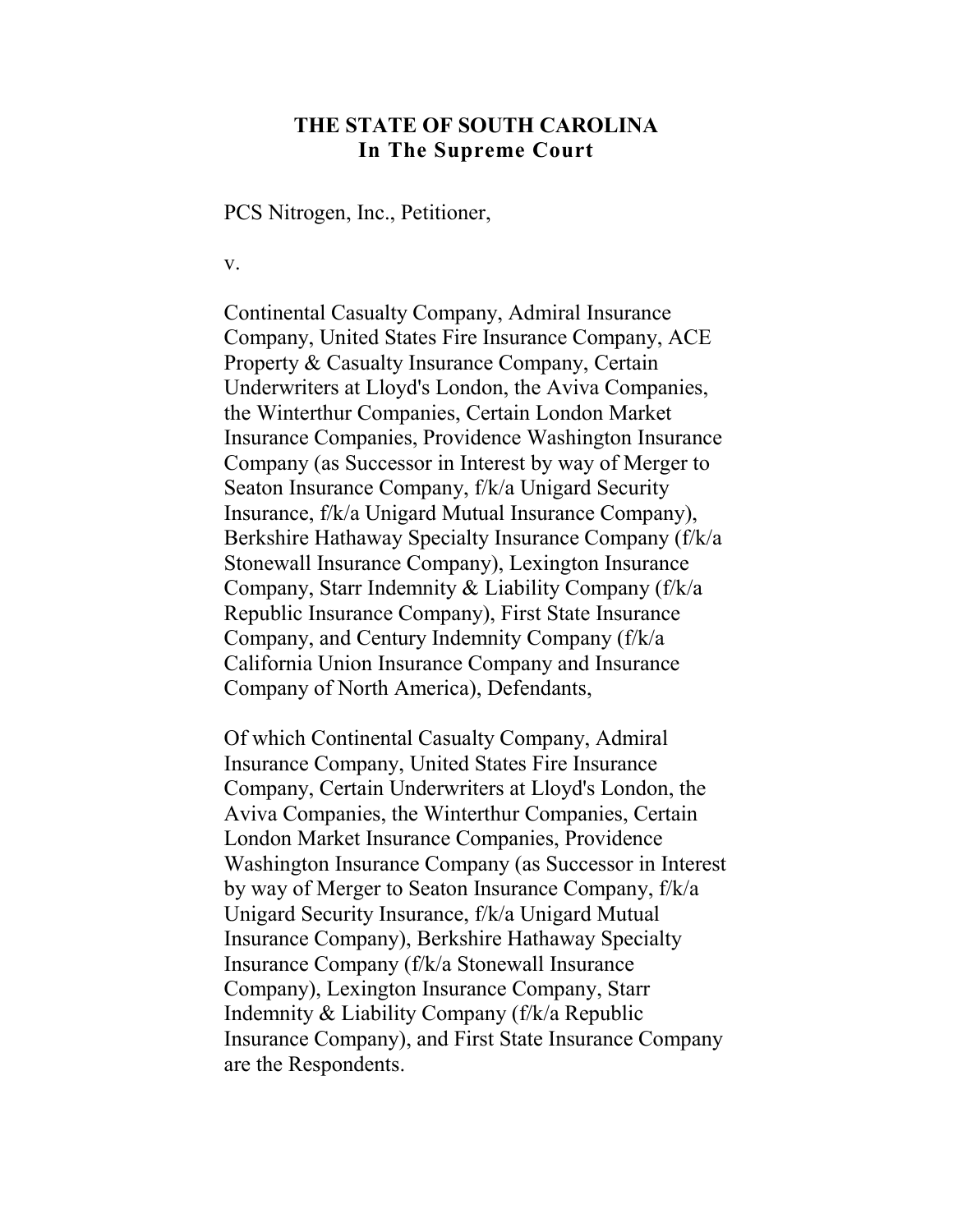Appellate Case No. 2020-000445

### **ON WRIT OF CERTIORARI TO THE COURT OF APPEALS**

Appeal from Charleston County G. Thomas Cooper Jr., Circuit Court Judge

Opinion No. 28093 Heard June 16, 2021 – Filed April 13, 2022

#### **REVERSED AND REMANDED**

William Howell Morrison, of Haynsworth Sinkler Boyd, PA, of Charleston; Sarah P. Spruill, of Haynsworth Sinkler Boyd, PA, of Greenville; and Michael H. Ginsberg and Matthew R. Divelbiss, of Pittsburgh, PA, for Petitioner.

Morgan S. Templeton, of Wall Templeton & Haldrup, PA, of Charleston, and Patrick F. Hofer, of Washington, D.C., for Respondent Continental Casualty Company; J.R. Murphy, Adam J. Neil, and Wesley B. Sawyer, of Murphy & Grantland, PA, of Columbia, for Respondent Admiral Insurance Company; Christian Stegmaier and R. Scott Wallinger Jr., of Collins & Lacy, PC, of Columbia, and John S. Favate, of Springfield, NJ, for Respondent United States Fire Insurance Company; Edward K. Pritchard III, of Pritchard Law Group, LLC, of Charleston, and Richard McDermott and Seth M. Jaffe, of Chicago, IL, for Respondents Certain Underwriters at Lloyd's London, the Aviva Companies, the Winterthur Companies, Berkshire Hathaway Specialty Insurance Company (f/k/a Stonewall Insurance Company), and Starr Indemnity & Liability Company (f/k/a Republic Insurance Company); John T.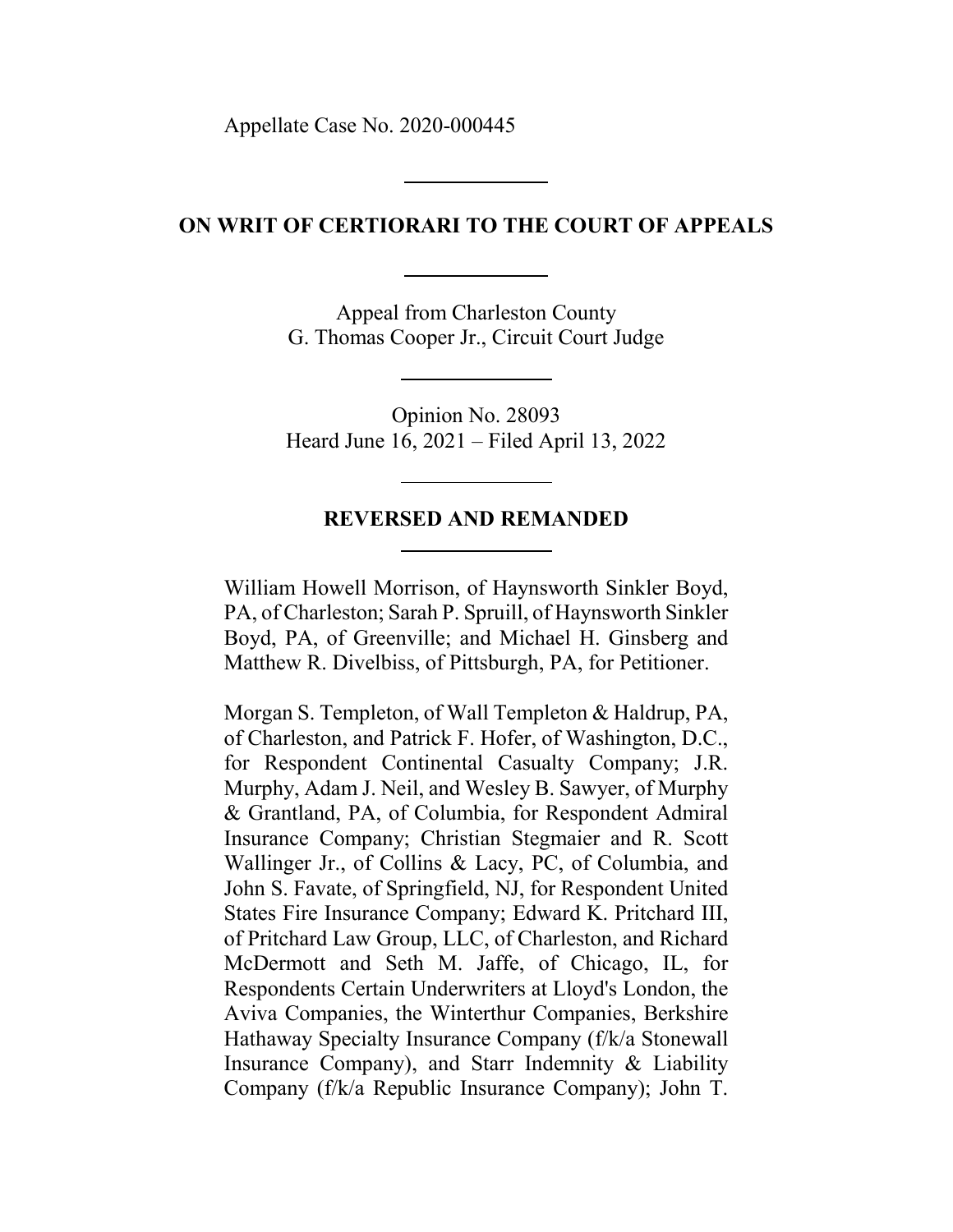Lay Jr. and Laura W. Jordan, of Gallivan, White & Boyd, PA, of Columbia, and Helen Franzese, of London, U.K., for Respondent Certain London Market Insurance Companies; Elizabeth J. Palmer, of Rosen Hagood, LLC, of Charleston, and Molly Poag and Harry Lee, of Washington, D.C., for Respondent Providence Washington Insurance Company (as Successor in Interest by way of Merger to Seaton Insurance Company, f/k/a Unigard Security Insurance, f/k/a Unigard Mutual Insurance Company); John C. Bonnie, of Weinberg Wheeler Hudgins Gunn & Dial, LLC, of Atlanta, GA, for Respondent Lexington Insurance Company; R. Michael Ethridge and Suzanne E. Chapman, of Ethridge Law Group, LLC, of Mt. Pleasant, and Wayne Karbal and Paul Parker, of Chicago, IL, for Respondent First State Insurance Company.

Matthew G. Gerrald, of Barnes Alford Stork & Johnson, LLP, of Columbia, and Laura A. Foggan, of Washington, D.C., for Amicus Curiae Complex Insurance Claims Litigation Association.

**JUSTICE JAMES:** In this opinion, we review the application of the "post-loss" exception"—a common law rule providing that insurer consent is not required for an assignment of insurance benefits made after a "loss" has occurred. PCS Nitrogen seeks insurance coverage for liability arising from contamination of a fertilizer manufacturing site in Charleston, claiming its right to coverage stems from an assignment of insurance benefits executed by Columbia Nitrogen Corporation in 1986. Respondents—the insurance carriers who issued the policies in question claim they owe no coverage because Columbia Nitrogen Corporation executed the assignment without their consent. The circuit court granted summary judgment to Respondents, and the court of appeals affirmed. *PCS Nitrogen, Inc. v. Continental Casualty Co.*, 429 S.C. 30, 837 S.E.2d 662 (Ct. App. 2019). We granted PCS's petition for a writ of certiorari. We reverse the court of appeals and remand for further proceedings.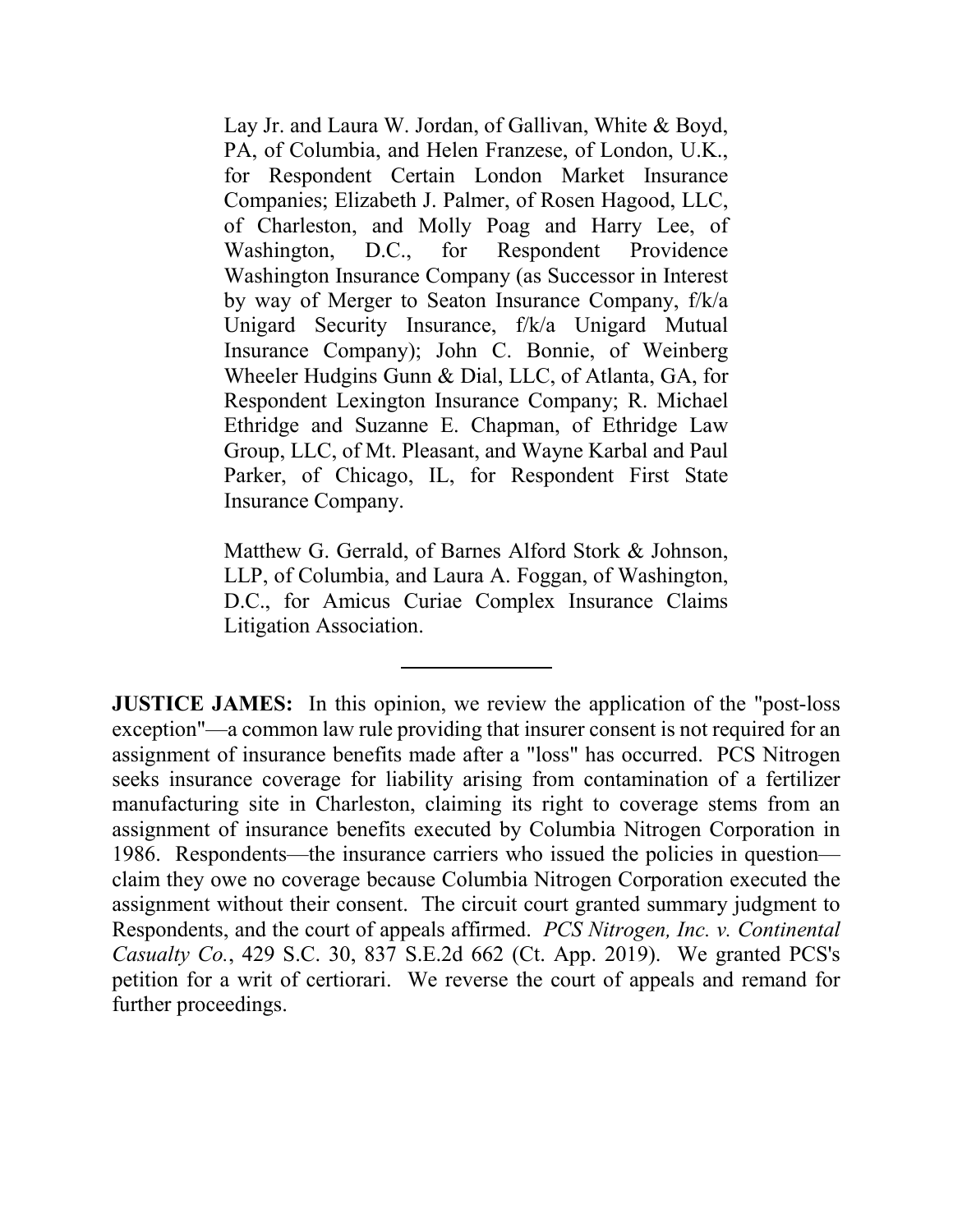# **I. Background**

#### **A. Corporate History and Insurance Coverage**

In 1966, Columbia Nitrogen Corporation (Old CNC) began operating a fertilizer manufacturing site in Charleston (the Charleston Site). Respondents issued primary and excess liability insurance policies to Old CNC with policy periods ranging from 1966 to 1985. The policies provide, "The company will pay on behalf of the insured all sums which the insured shall become legally obligated to pay as damages because of . . . property damage . . . to which this insurance applies, caused by an occurrence . . . ." The policies define "occurrence" as "an accident, including continuous or repeated exposure to conditions, which results in bodily injury or property damage neither expected nor intended from the standpoint of the insured."

The policies contain two provisions pertinent to this appeal—a "consent-toassignment" provision (sometimes referred to as an "anti-assignment" provision or a "no assignment" provision) and a "no action" provision. The consent-toassignment provision states: "Assignment of interest under this policy shall not bind the company until its consent is endorsed hereon." The no action provision states:

No action shall lie against the company, unless, as condition precedent thereto, there shall have been full compliance with all of the terms of this policy, nor until the amount of the insured's obligation to pay shall have been finally determined by judgment against the insured after actual trial or by written agreement of the insured, the claimant and the company.

Old CNC ceased all fertilizer production at the Charleston Site in 1972 and sold the Charleston Site to a third party in 1985. In 1986, Old CNC sold assets related to its fertilizer production business in Augusta, Georgia, to CNC Corp. (New CNC). In that transaction, New CNC assumed some of Old CNC's liabilities, including those related to Old CNC's fertilizer production business.

The 1986 transaction also included the assignment at the root of this appeal. In that assignment, Old CNC transferred to New CNC its rights under expired policies spanning from 1966 to 1985. Old CNC did not obtain Respondents' consent to the assignment.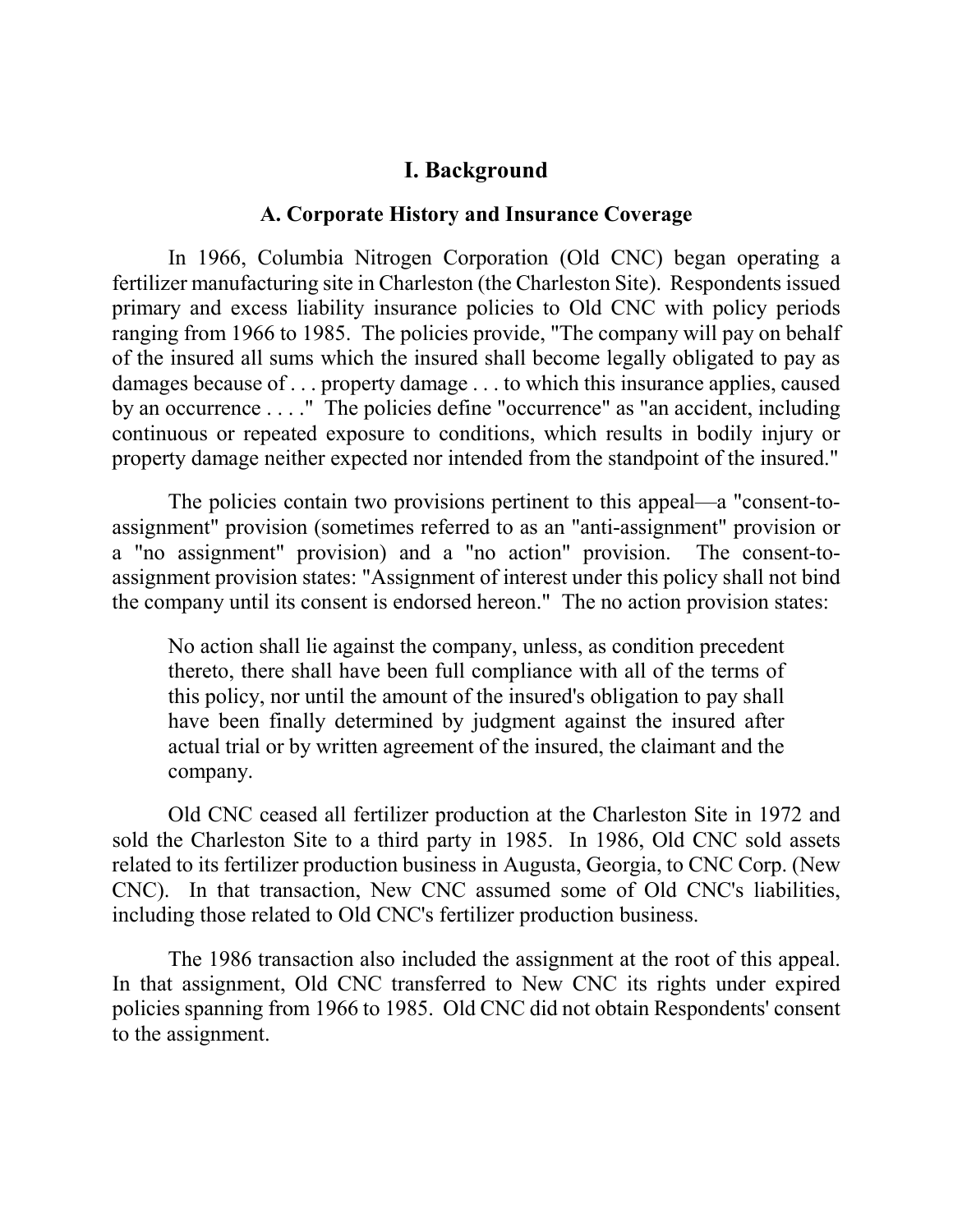Old CNC dissolved after closing the transaction with New CNC. In 1989, New CNC merged with Fertilizer Industries, Inc., which changed its name to Arcadian Corporation. In 1997, Arcadian Corporation merged with PCS Nitrogen.

#### **B. Federal Litigation**

In 2005, Ashley II of Charleston, LLC, then-owner of the Charleston Site, filed a declaratory judgment action against PCS in federal court, alleging PCS was liable under CERCLA<sup>[1](#page-4-0)</sup> for environmental remediation at the Charleston Site. Ashley II alleged Old CNC contaminated the Charleston Site and that PCS was liable for remediation because its predecessor, New CNC, acquired Old CNC's liabilities in the 1986 transaction. PCS argued it was not the corporate successor to Old CNC. PCS also filed a contribution counterclaim against Ashley II and third-party claims against several other entities with ties to the Charleston Site. Notably, PCS sought contribution from Old CNC's parent corporations, Koninklijke DSM N.V. and DSM Chemicals North America (collectively, the DSM Parties), arguing the DSM Parties were responsible for contamination caused by their "alter ego," Old CNC. PCS alleged Old CNC's "activities at the Charleston Site substantially contributed to the contamination of the Charleston Site property . . . ."

The district court found PCS liable under CERCLA and ruled there was no basis for imputing Old CNC's acts to the DSM Parties. *Ashley II of Charleston, LLC, v. PCS Nitrogen, Inc.*, 791 F. Supp. 2d 431, 440 (D.S.C. 2011). PCS appealed, and the Fourth Circuit affirmed. *PCS Nitrogen, Inc. v. Ashley II of Charleston, LLC*, 714 F.3d 161 (4th Cir. 2013).

#### **C. Current Litigation**

Citing the assignment executed by Old CNC in 1986, PCS seeks a declaration that Respondents are obligated to provide coverage for its defense costs and environmental liabilities stemming from the CERCLA litigation. PCS contends Respondents' consent to the assignment was not required because the assignment took place after the loss occurred. PCS also argues it is the corporate successor to Old CNC via de facto merger and therefore acquired all the rights under Old CNC's policies. Respondents argue PCS is not entitled to benefits under either theory and also claim coverage is barred under the "pollution exclusion" in the policies.

 $\overline{a}$ 

<span id="page-4-0"></span><sup>&</sup>lt;sup>1</sup> Comprehensive Environmental Response, Compensation, and Liability Act, 42 U.S.C. §§ 9601-9675.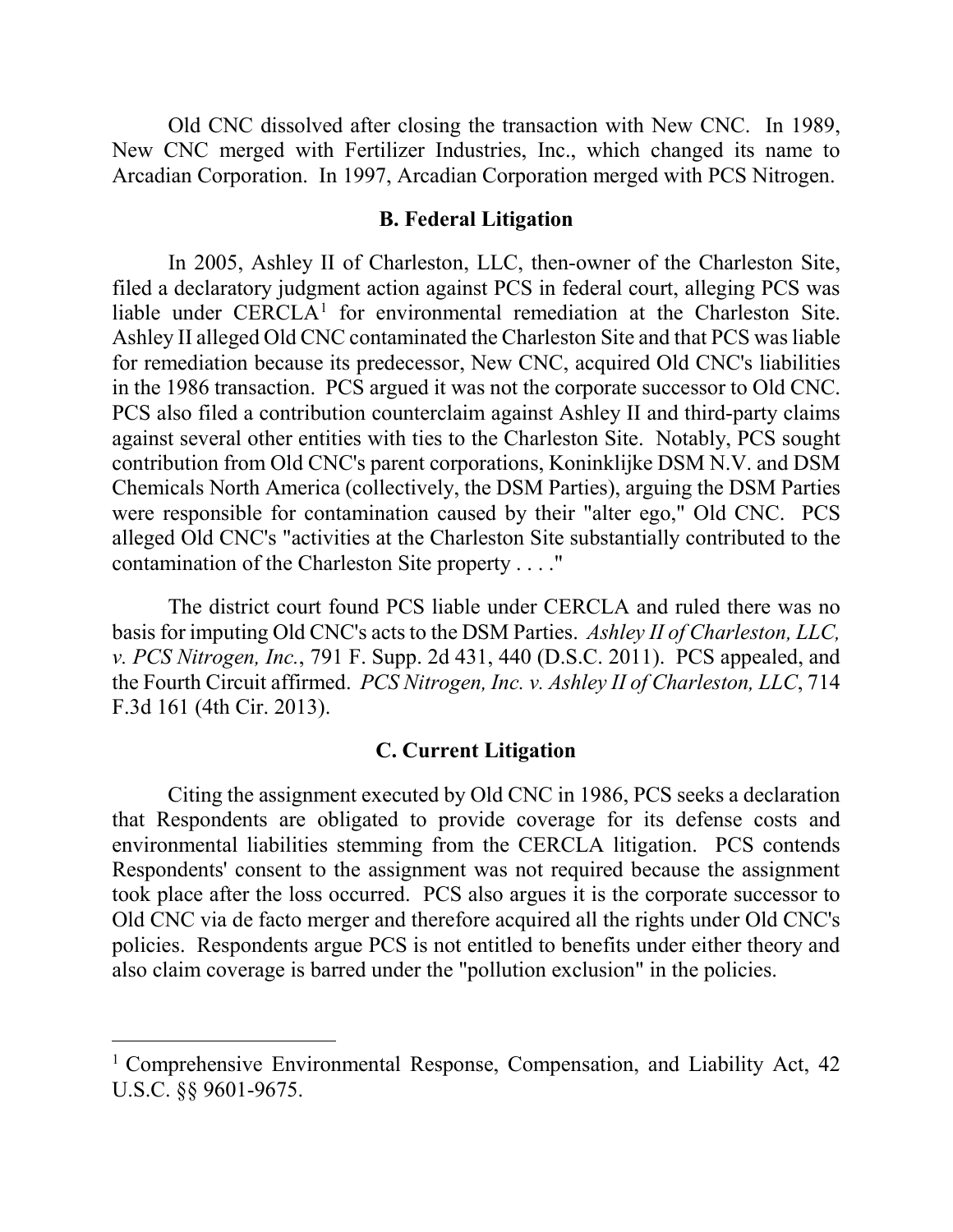The circuit court granted summary judgment to Respondents, ruling the assignment is unenforceable as a matter of law because Old CNC did not secure Respondents' consent. The circuit court ruled the assignment is not a post-loss assignment because, at the time of the assignment, no judgment had been entered against Old CNC; the circuit court concluded "the loss in the third-party liability insurance context must be the event that fixes the insured contingency . . . a judgment against the insured." The circuit court also found Old CNC did not execute "an assignment of a chose in action for money payment, but an assignment of a contractual relationship—an attempt at a novation" that required insurer consent.

The circuit court also rejected PCS's argument that it is entitled to coverage as Old CNC's corporate successor under a de facto merger theory. Finally, the circuit court determined Respondents' motion for summary judgment with respect to the pollution exclusion was moot in light of its ruling that PCS is not entitled to coverage in the first instance. The court of appeals affirmed. *PCS Nitrogen, Inc. v. Continental Casualty Co.*, 429 S.C. 30, 837 S.E.2d 662 (Ct. App. 2019).

#### **II. Discussion**

 The question of whether the assignment is valid is a question of law. Accordingly, our standard of review on that issue is de novo. *See Stoneledge at Lake Keowee Owners' Ass'n, Inc. v. Builders FirstSource-Southeast Grp.*, 413 S.C. 630, 634-35, 776 S.E.2d 434, 437 (Ct. App. 2015) ("When the circuit court grants summary judgment on a question of law, we review the ruling de novo.").

#### **A.**

We must first address two arguments Respondents contend PCS makes, which, in fact, PCS does not make. First, Respondents contend PCS claims Old CNC assigned insurance policies to New CNC, not merely rights under expired insurance policies. This is a drumbeat sounded throughout Respondents' brief; however, PCS has never made the argument that Old CNC assigned the insurance policies. PCS correctly notes assignment of the policies would have been impossible because the policy periods had expired; the only remaining things to be assigned were policy rights or benefits with respect to occurrences that took place during the policy periods.

In a related argument, Respondents contend PCS did not appeal the circuit court's ruling that PCS was seeking—under a novation theory—to completely step into the shoes of Old CNC under the policies. Respondents claim PCS's failure to appeal that ruling makes it the law of the case and that, under the two-issue rule, we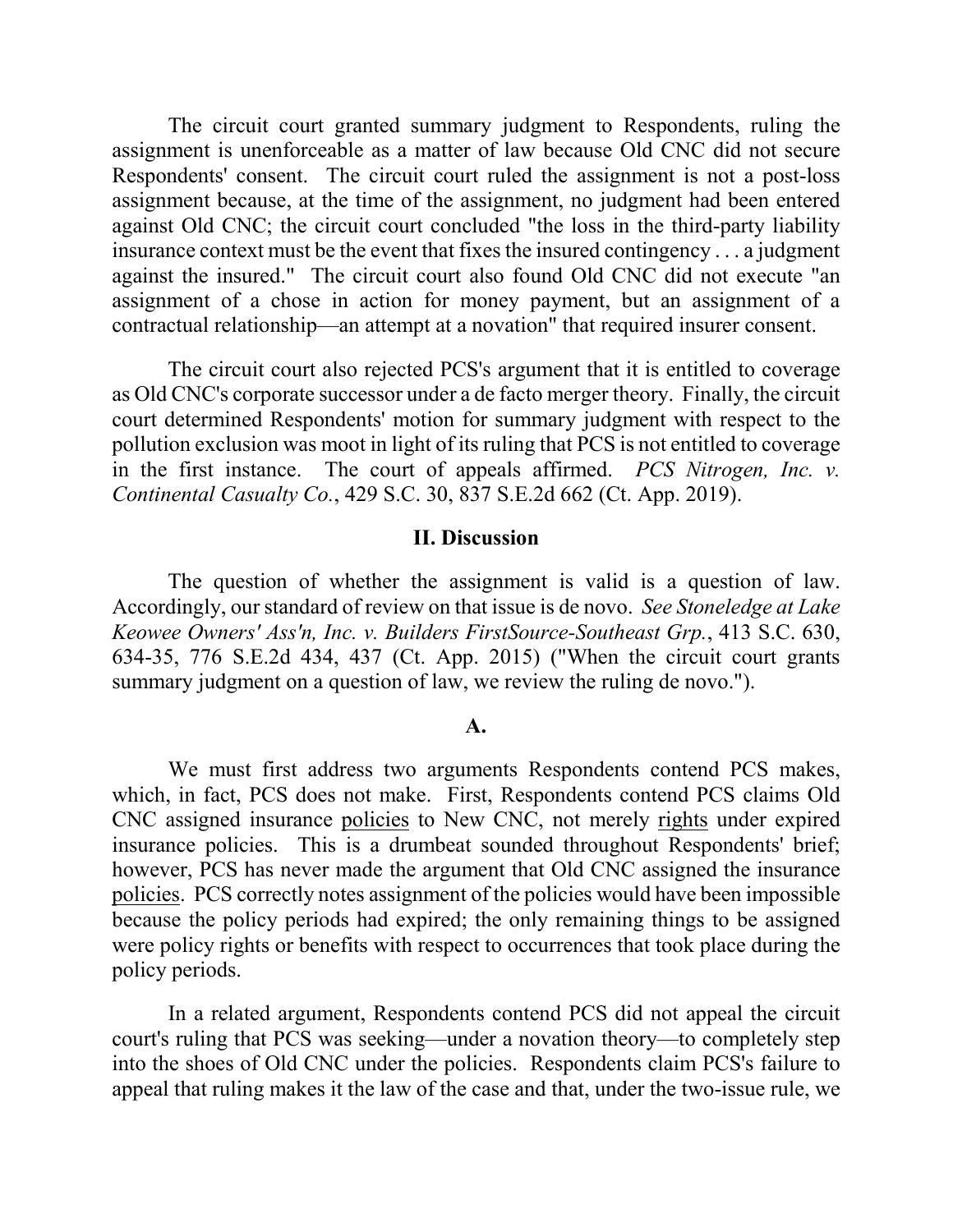must affirm the circuit court's decision. *Buckner v. Preferred Mut. Ins. Co.*, 255 S.C. 159, 160-61, 177 S.E.2d 544, 544 (1970) (holding an appellant's failure to challenge a second ground of the trial court's decision required affirmance). We disagree. A "novation" involves the substitution of parties to the policy, not merely the assignment of policy rights. PCS has repeatedly argued it does not seek to succeed to the policies, but rather to Old CNC's policy rights. The trial court's ruling on the novation issue is part and parcel of the issue PCS has advanced throughout the appellate process—whether Old CNC validly assigned its policy rights without insurer consent. We reject Respondents' preservation argument.

Second, Respondents claim that because Old CNC obtained insurer consent to assign a liability policy that was active at the time of the assignment, Old CNC knew it was also required to obtain Respondents' consent to assign the expired policies at issue in this case. Respondents then claim PCS "urges the Court to adopt a theory of assignment 'by operation of law,' which no state has ever adopted." Respondents represent in their brief that PCS cites *Northern Insurance Co. v. Allied Mutual Insurance Co.*, 955 F.2d 1353 (9th Cir. 1992)—right down to a pincite at page 1357 of the opinion—for this proposition. However, PCS does not ask this Court to adopt the theory of assignment by operation of law and does not refer to page 1357 of the *Northern Insurance* opinion at all. PCS cites *Northern Insurance* only for the general propositions that the purpose of a consent-to-assignment provision is to protect insurers against heightened risk and that the prospect of heightened risk vanishes after the loss takes place. Since PCS does not argue the policies were assigned by operation of law, we will not address the merits of Respondents' counterargument. We now address issues relevant to this appeal.

#### **B.**

The consent-to-assignment provision of the policies issued by Respondents provides, "Assignment of interest under this policy shall not bind the company until its consent is endorsed hereon." However, as we noted in dictum in *Narruhn v. Alea London Ltd.*, the majority rule is that such a provision does not bar an assignment made after a loss: "it is generally held that an assignment *after* a loss has already occurred does not require an insurer's consent." 404 S.C. 337, 344, 745 S.E.2d 90, 94 (2013).

Courts have recognized the post-loss exception because "[t]he purpose of a no assignment clause is to protect the insurer from increased liability, and after events giving rise to the insurer's liability have occurred, the insurer's risk cannot be increased by a change in the insured's identity." *Id.* Additionally, the post-loss exception recognizes that a consent-to-assignment clause cannot bar an insured from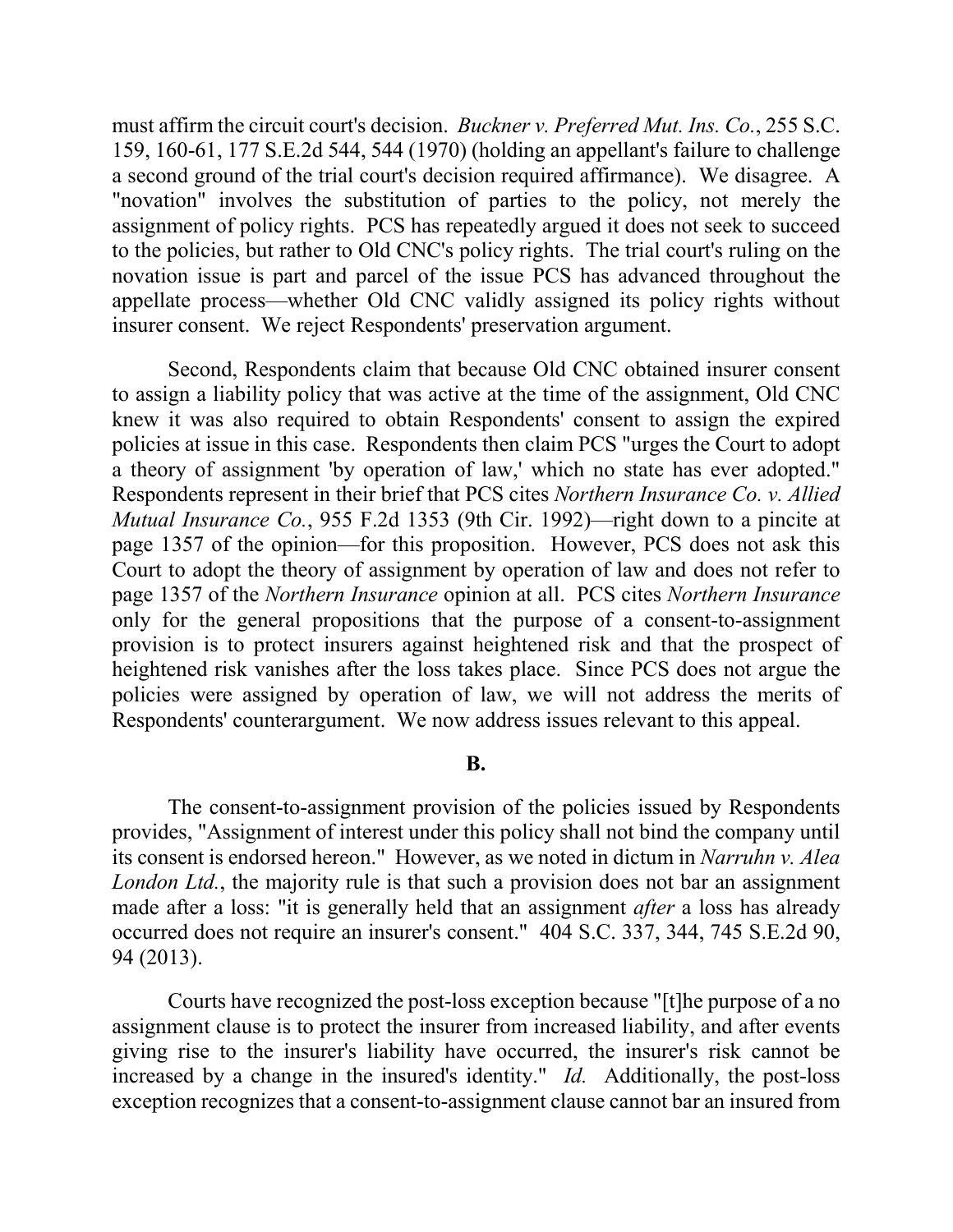transferring the right to coverage that exists after a loss takes place. *See id.* at 344- 45, 745 S.E.2d at 94 ("[A] clause restricting assignment [in an insurance policy] does not in any way limit the policyholder's power to make an assignment of the rights under the policy . . . ." (second alteration in original) (internal quotation marks omitted)).

Respondents cite decisions from Hawaii and Oregon holding that no assignments, even those made after a loss, are valid without insurer consent. *Del Monte Fresh Produce (Hawaii), Inc. v. Fireman's Fund Ins. Co.*, 183 P.3d 734, 747 (Haw. 2007); *Holloway v. Republic Indem. Co. of Am.*, 147 P.3d 329, 335 (Or. 2006). We decline to follow Hawaii and Oregon. We now adopt the post-loss exception and hold insurer consent is not required for an assignment of liability insurance coverage rights made after a loss.

### **C.**

### **1. The parties' arguments as to when the loss occurred**

To answer the question of whether the 1986 assignment was executed pre-loss or post-loss, we must determine when the loss occurred. The policies do not define "loss." The policies define "occurrence" as "an accident, including continuous or repeated exposure to conditions, which results in bodily injury or property damage neither expected nor intended from the standpoint of the insured." PCS argues the terms "loss" and "occurrence" are synonymous. PCS therefore contends the assignment is a post-loss assignment because it was executed after the occurrence discharge of contaminants with resulting property damage.

For reasons not pertinent to this appeal, Respondents do not concede the discharge of contaminants with resulting property damage was an "occurrence" as defined in the policies—that is an issue left for resolution on remand. Respondents argue that even if the discharge was an "occurrence," a "loss" would not occur until (1) an underlying suit results in a judgment against Old CNC for covered damages, or (2) a settlement is reached with the injured party with Respondents' consent. Specifically, Respondents contend "[t]he so-called 'post-loss' exception is really a 'chose in action' exception" and argue an assignment of insurance rights made without insurer consent is valid only when the insured possesses a "chose in action" under the policy. Respondents define "chose in action" as a "vested right to receive money" or a "debt" and contend their obligations under the policies would not mature into debts owing to the insured until judgment against Old CNC or settlement. Respondents claim the "no action" provision in the policies supports their position that Old CNC had no chose in action in 1986. The policies' no action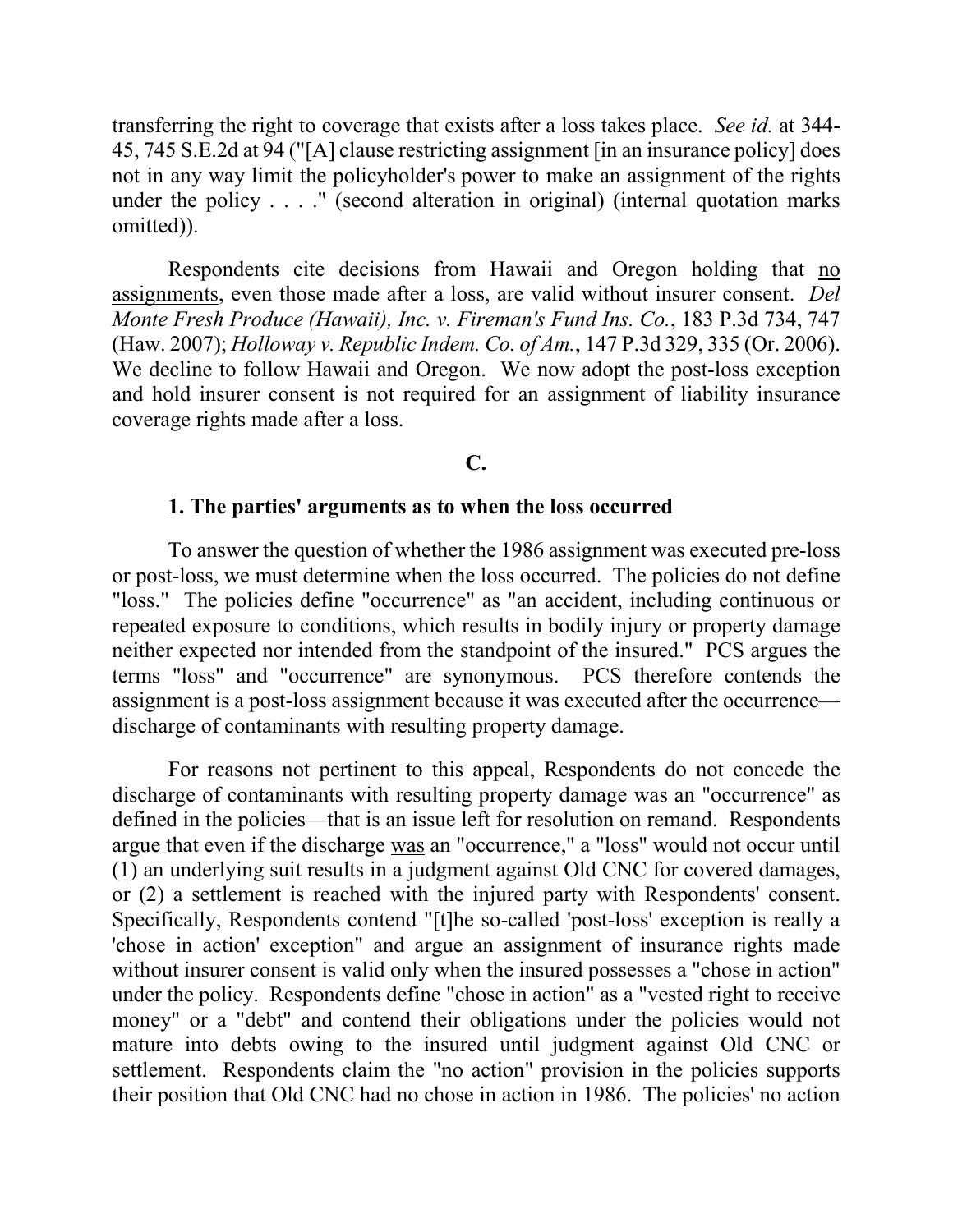provision states, in relevant part, "No action shall lie against the [insurer] . . . until the amount of the insured's obligation to pay shall have been finally determined by judgment against the insured after actual trial or by written agreement of the insured, the claimant and the company."

Respondents claim our decision in *Howard v. Allen*, 254 S.C. 455, 176 S.E.2d 127 (1970), requires us to hold a loss does not take place until judgment or settlement because only then would the insurer's obligation to pay the insured become fixed. We flatly disagree, as the pertinent issues in *Howard* bear no resemblance to the issues now before us. Howard was injured in South Carolina by an airplane propeller and sought to sue the plane's owner, a resident of Ohio. Howard could not serve the defendant in South Carolina, so she sought to issue a summons, complaint, and warrant of attachment directing the Spartanburg County Sheriff to attach and seize the liability limits and duty to defend contained in a policy of liability insurance issued to the defendant by a carrier that did business in South Carolina. Howard claimed service of these documents upon the defendant's insurer gave South Carolina courts personal jurisdiction over the defendant because the insurer's duty to defend and the applicable liability limits were "debts" owed by the insurer to the defendant. The trial court quashed the warrant, and Howard presented the following question to this Court on appeal: "Does the duty to defend and the limit of liability contained in a policy of liability insurance constitute a 'debt' owed the policyholder which is subject to attachment, thereby conferring jurisdiction [over the defendant] upon the Courts of this State?" *Id.* at 458, 176 S.E.2d at 128.

We held in *Howard* that neither the duty to indemnify nor the duty to defend was a debt subject to attachment. We noted the defendant's insurance policy likely contained a no action clause stipulating that no action could be brought against the insurer until the liability of the insured was determined by final judgment or settlement. We explained that in light of the no action clause, "[i]t follows that insofar as the [duty to indemnify is] concerned, the insurer owes the insured nothing until the liability of the insured and the amount thereof has been determined." *Id.* at 460, 176 S.E.2d at 129. With respect to the insurer's duty to defend, we stated, "[t]here is no obligation to defend until an action is brought . . . ." *Id.* at 461, 176 S.E.2d at 129. We held that because the insurer had not failed to indemnify or defend the defendant at the time of the attachment, the insurer was not indebted to him: "At the time of the levy in the instant case the insurer had not failed to perform any obligation to the insured and was, therefore, we think, not indebted to him in any amount." *Id.* at 462, 176 S.E.2d at 130. Because the duties to indemnify and defend the defendant were not debts owed by the insurer, we held Howard could not attach them.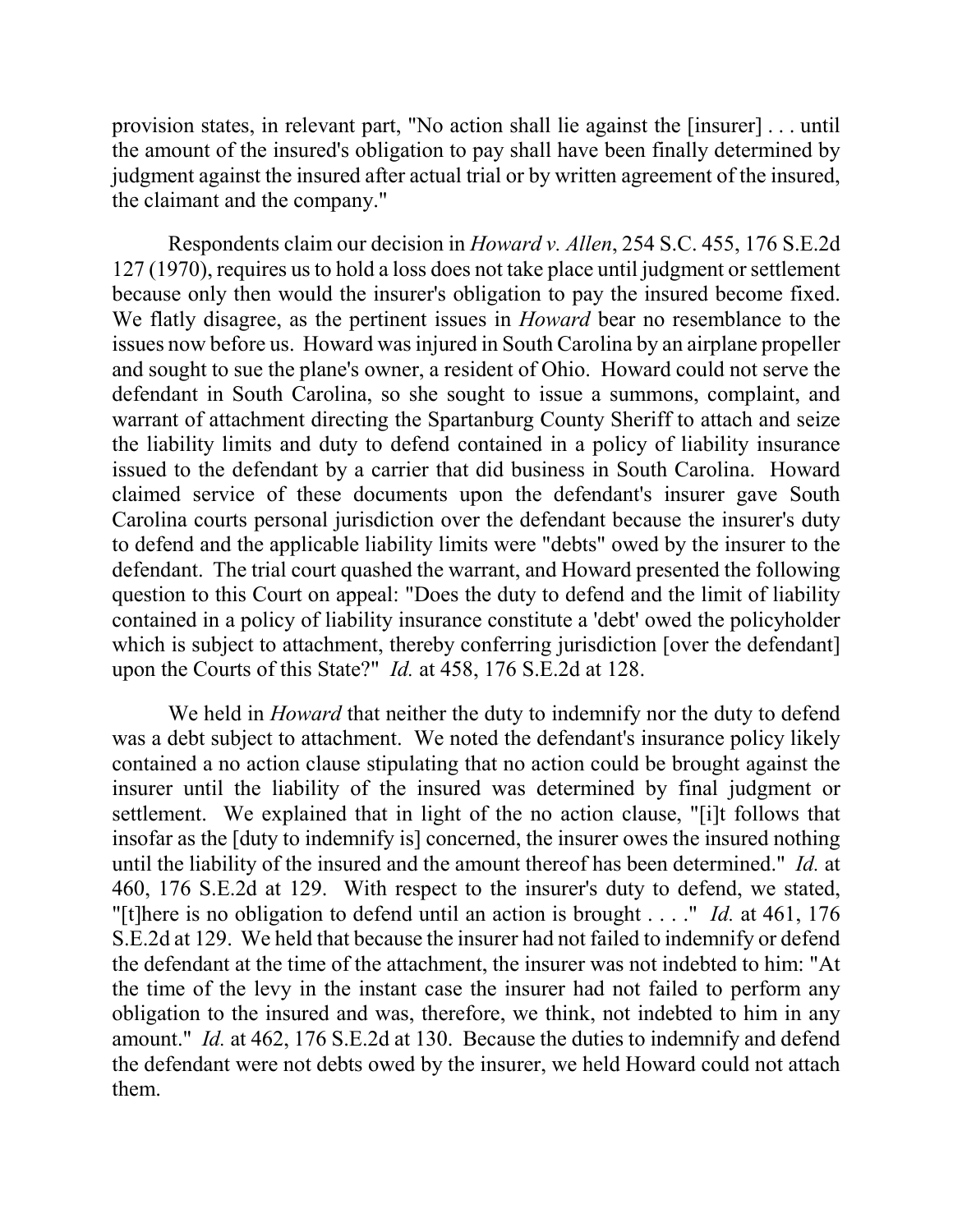Respondents insist *Howard* requires us to hold that Old CNC did not have a chose in action under the policies in 1986. They claim *Howard* extends to the proposition that a loss occurs only when the insured possesses a debt or vested right to recover money. Therefore, according to Respondents, the assignment was a preloss assignment. We disagree. Our holding in *Howard* was much more straightforward than Respondents make it out to be. The narrow dynamic in *Howard* was an injured third party's effort to secure personal jurisdiction over a tortfeasor in South Carolina by attaching the insurer's contractual obligations to the tortfeasor. We simply held—in that setting—those obligations were not a debt subject to attachment by the injured third party. The term "chose in action" appears nowhere in *Howard*, and our holding in that case does not dictate the conclusion that an insured cannot assign policy rights to a corporate successor after a loss has occurred.

# **2. Loss takes place at occurrence**

Though the insurer is not obligated to disburse proceeds until judgment or settlement, courts have long recognized that the insurer's coverage obligations and the insured's right to coverage arise well before that point. The Court of Appeals of Maryland explained this principle well over a century ago:

It is not solely because the insured has actually paid damages that the liability of the insurer to him is fixed, but it is because an accident or casualty or occurrence has happened for which he is responsible, and against the loss arising from which he has been indemnified, that the obligation of the insurer to reimburse him arises, though the precise amount to be paid by the insurer may depend for its ascertainment upon events happening after the insolvency.

*Am. Cas. Ins. Co.'s Case*, 34 A. 778, 784 (Md. 1896). In 1939, the United States Court of Appeals for the Eighth Circuit held an assignment of insurance benefits made after the occurrence or underlying injury but before the insured's liability was fixed by judgment was enforceable as a post-loss assignment. *Ocean Accident & Guarantee Corp. v. Sw. Bell Tel. Co.*, 100 F.2d 441, 445-47 (8th Cir. 1939). The *Ocean Accident* court refused to equate loss with a judgment against the insured and held "under a liability policy such as the one under consideration, the liability, the loss and the cause of action arise simultaneously with the happening of the accidental injury . . . ." *Id.* at 446.

In the years since *Ocean Accident*, the overwhelming majority of jurisdictions have applied the post-loss exception to enforce assignments of insurance benefits made without insurer consent after an occurrence has taken place. *See Gopher Oil*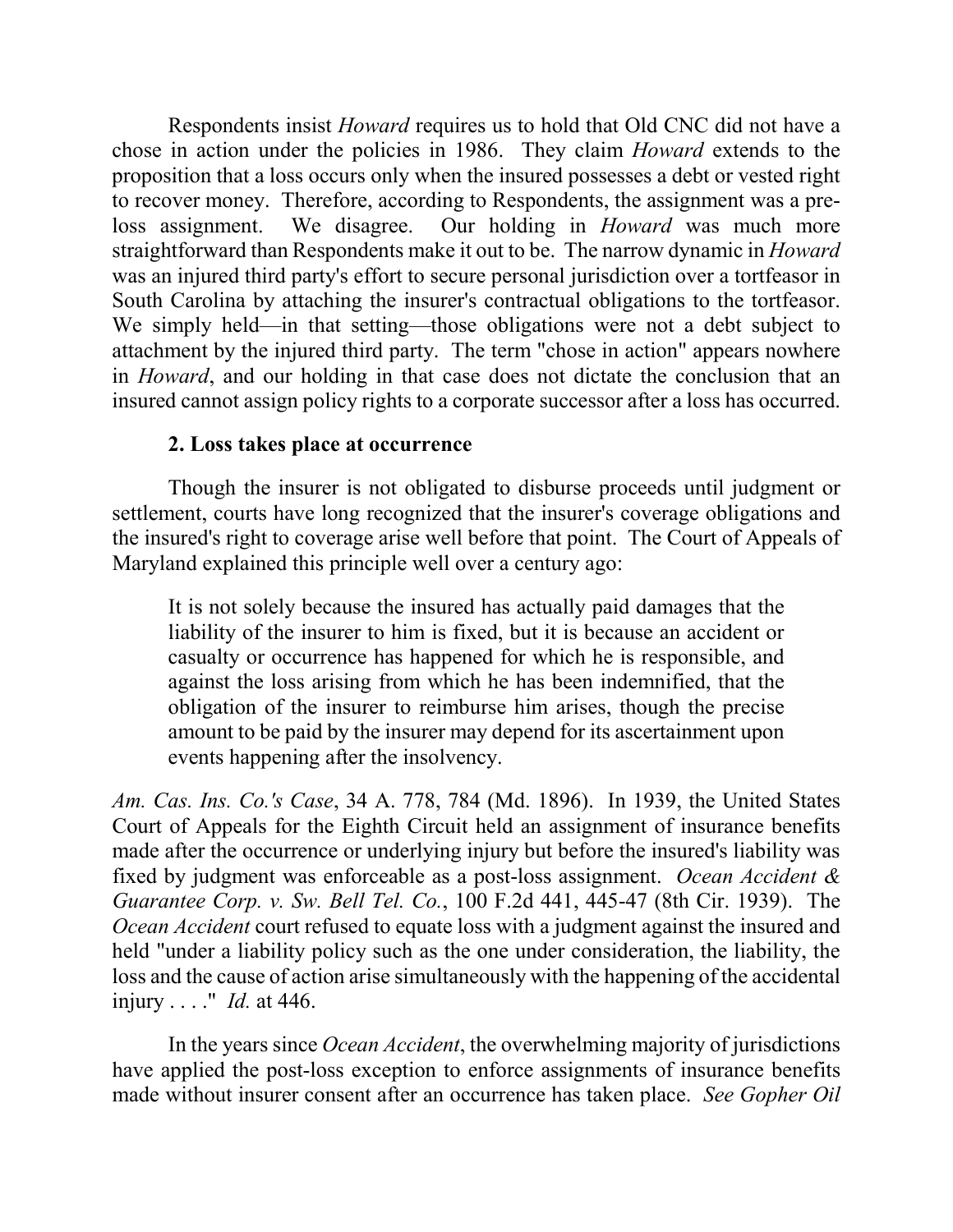*Co. v. Am. Hardware Mut. Ins. Co.*, 588 N.W.2d 756, 762-64 (Minn. Ct. App. 1999) (recognizing "when events giving rise to an insurer's liability have already occurred, the insurer's risk is not increased by a change in the insured's identity" and enforcing assignment of insurance interests made after environmental contamination took place); *Egger v. Gulf Ins. Co.*, 903 A.2d 1219, 1226 (Pa. 2006) (enforcing assignment made after underlying occurrence because "[t]he event that occasioned the liability of [the insurer], was the 'Occurrence' to which the policy applied"); *Pilkington N. Am., Inc. v. Travelers Cas. & Sur. Co.*, 861 N.E.2d 121, 126-29 (Ohio 2006) (rejecting an insurer's argument that a loss occurs upon a judgment against the insured because "the insurer's coverage obligation in an occurrence policy arises at the time of the occurrence" and "the lack of a specifically defined amount of recovery is not fatal to the determination that a chose exists"); *In re Ambassador Ins. Co., Inc.*, 965 A.2d 486, 490-92 (Vt. 2008) (holding consent-to-assignment clauses in insurance policies did not preclude enforcement of assignment and stating the "[insurer's] potential liability to insure [the insured] arose when parties were injured by [the insured's] products. Although the exact amount of [the insurer's] liability is not known because all of the suits against [the insured] have not been reduced to distinct monetary awards, [the insurer's] obligation to insure the risk has not been altered"); *Viking Pump, Inc. v. Century Indem. Co.*, 2 A.3d 76, 103-07 (Del. Ch. 2009) (noting consent-to-assignment clauses in policies could not bar assignment made after loss, observing courts "have treated the 'loss' as occurring when liability arose[,]" and rejecting insurer's argument that claims were too speculative to be assigned); *Ill. Tool Works, Inc. v. Com. & Indus. Ins. Co.*, 962 N.E.2d 1042, 1049- 50 (Ill. App. Ct. 2011) (rejecting an insurer's argument that the "loss" occurred upon judgment and stating "the loss was [the insured's] contamination of the [third party's] property, an occurrence for which [the insured] had bought defense and indemnification coverage").

The high courts of California and New Jersey recently applied the post-loss exception in factual scenarios similar to the one presented in this appeal. *Fluor Corp. v. Superior Ct.*, 354 P.3d 302 (Cal. 2015); *Givaudan Fragrances Corp. v. Aetna Cas. & Surety Co.*, 151 A.3d 576 (N.J. 2017). *Givaudan* is especially instructive. In both decisions, the courts examined the history of the post-loss exception and determined that under a third-party liability insurance policy, the loss arises at the time of the occurrence, not at the time judgment is entered against the insured. *Fluor Corp.*, 354 P.3d at 330 (holding that for purposes of the post-loss exception, loss "should be interpreted as referring to a loss sustained by a third party that is covered by the insured's policy, and for which the insured *may* be liable" (emphasis added)); *Givaudan*, 151 A.3d at 591 ("We begin by noting that the policies at issue are occurrence policies. They provide coverage based on liability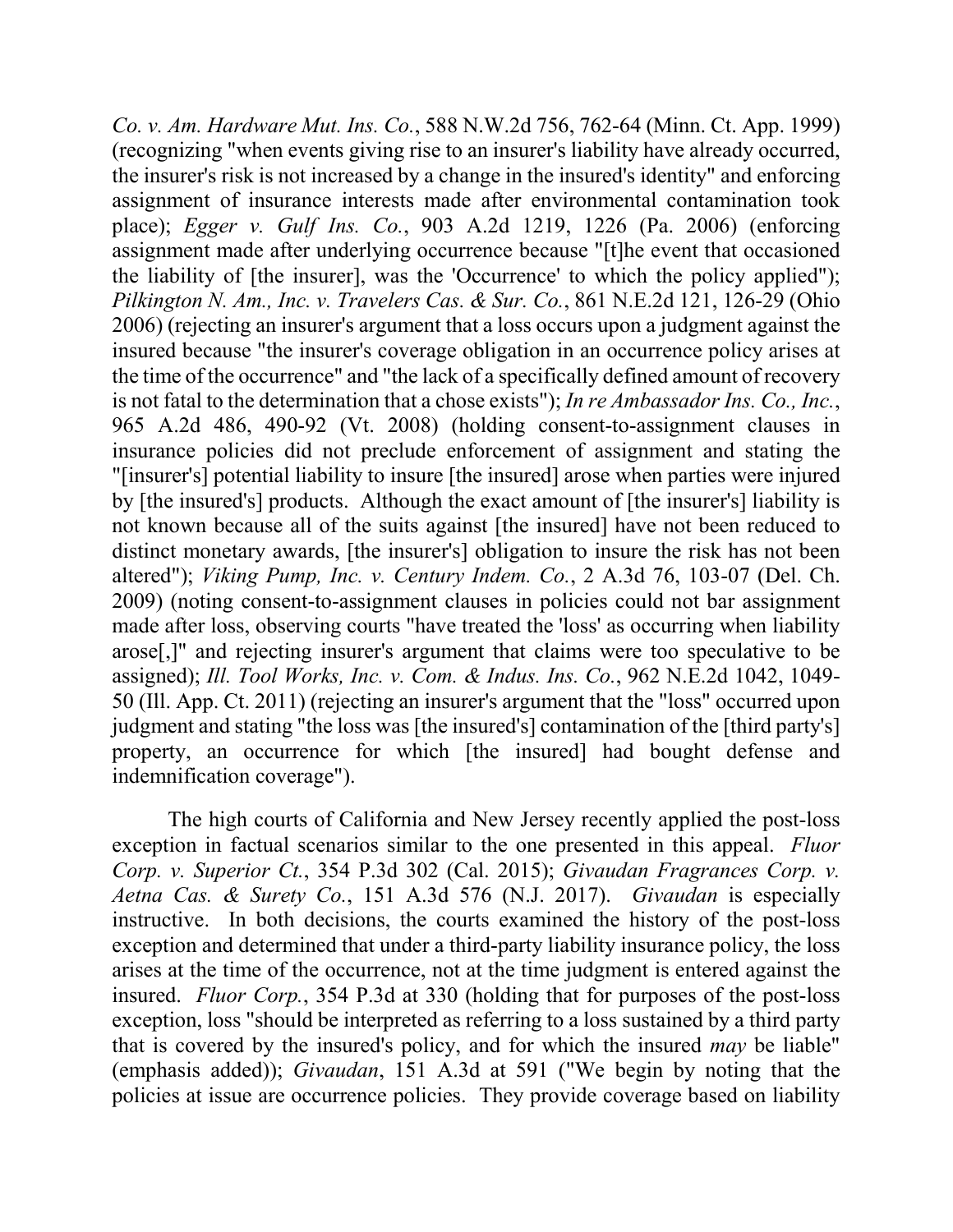for an occurrence to which the policy applies. As such, the relevant event giving rise to coverage is the loss event, not the entry of a judgment fixing the amount of damage for that loss." (citation omitted)). The reasoning in these decisions is sound, and we agree that under a third-party liability insurance policy, the loss takes place at the time of occurrence.<sup>[2](#page-11-0)</sup>

During oral argument, counsel for Respondents noted that in *Henkel Corp. v. Hartford Accident & Indemnity Co.*, 62 P.3d 69 (Cal. 2003), the Supreme Court of California held claims under an insurance policy were not assignable without insurer consent until the claims were reduced to a claim for a sum of money due or to become due under the policy. However, the court overruled *Henkel* twelve years later in *Fluor*.

Only one court has adopted the approach urged by Respondents in this case and held a loss under a third-party liability insurance policy does not necessarily take place at the time of the underlying occurrence. In *Travelers Casualty & Surety Co. v. U.S. Filter Corp.*, 895 N.E.2d 1172 (Ind. 2008), the Supreme Court of Indiana considered the claims of several companies that demanded liability coverage under policies issued to their predecessors by various insurers. The coverage dispute sprang from third-party bodily injury claims related to silica exposure from working near an industrial blast machine. The court noted other jurisdictions "widely recognize an exception to the enforcement of consent-to-assignment clauses for assignments made after a loss has occurred." *Id*. at 1178-79. However, the court distinguished "an instantly incurred loss, such as that resulting from windstorm or fire" from a loss that "occurred but went unreported, even unrealized, for years." *Id*. at 1179. The court decided that in order to qualify for assignment without insurer consent, "at a minimum . . . the loss must be identifiable with some precision" and "must be fixed, not speculative." *Id.* at 1180. The court concluded by holding that "[t]o the extent the . . . blast machine injuries had occurred but had not yet been reported at the time of the relevant transactions, they did not constitute an assignable chose in action." *Id*. at 1181.

 $\overline{a}$ 

<span id="page-11-0"></span><sup>&</sup>lt;sup>2</sup> The *Fluor* decision centered upon the interpretation of a California statute tracing back to 1872 governing the assignment of claims "after a loss has happened." Cal. Ins. Code § 520 (West 2022). However, as the *Givaudan* court noted, "[w]hile the *Fluor* court necessarily applied the California statute in reaching its result, it also thoroughly reviewed the development of common law principles applicable to liability insurance and discussed the validity of anti-assignment clauses in light of those principles." 151 A.3d at 589.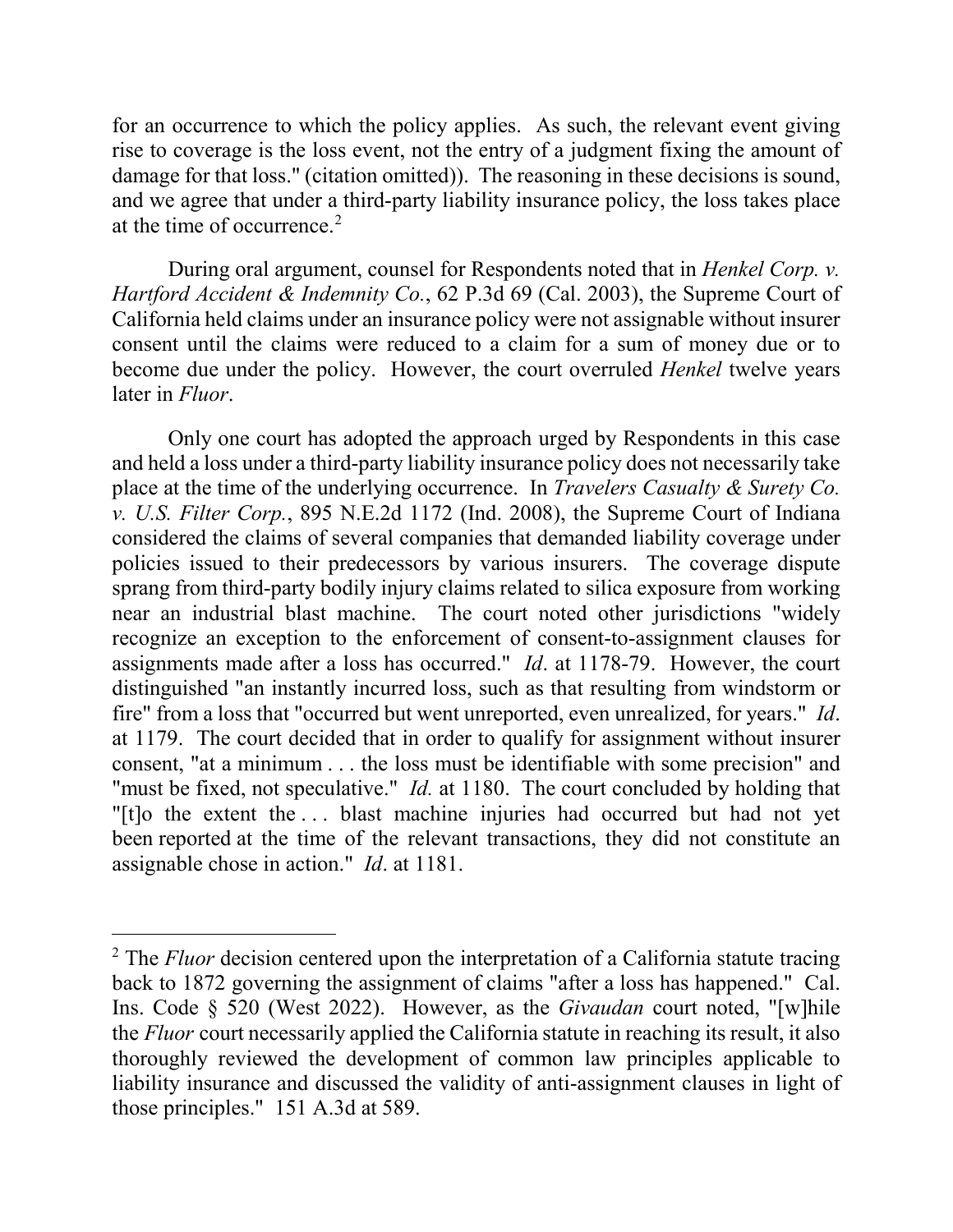We agree with the majority of jurisdictions and hold the "loss," in the context of the post-loss exception, is synonymous with the "occurrence." In this case, any loss occurred before Old CNC executed the assignment in 1986. We therefore reverse the court of appeals' holding that the loss does not take place until the insurer's obligation to pay is fixed by a judgment against the insured. *PCS Nitrogen, Inc.*, 429 S.C. at 42, 837 S.E.2d at 668. An insured's claim to coverage does not have to be reduced to a sum due or to become due under the policy for the claim to be assignable without insurer consent. After an occurrence, the insured possesses a contingent right to coverage, and it is a right that may be assigned without insurer consent.

# **3. Was Respondents' risk increased by PCS's conduct during the CERCLA litigation?**

Respondents argue their risk was actually increased in this case because, during the CERCLA litigation (in which Ashley II, the current owner of the Charleston Site, sought environmental remediation costs from PCS), PCS sought to cast blame for the contamination upon Old CNC. Specifically, Respondents rely on a third-party complaint filed by PCS in the CERCLA litigation in which PCS alleged the DSM Parties, Old CNC's parent companies, should be held responsible for contamination caused by their "alter ego," Old CNC. In the third-party complaint, PCS alleged: "Discovery recently taken in this case has revealed that Old [CNC's] activities at the Charleston Site substantially contributed to the contamination of the Charleston Site property and thus rendered Old [CNC] a 'covered person' within the meaning of . . . CERCLA."

PCS's allegations against the DSM Parties and its attempt to obtain contribution from the DSM Parties did nothing to change Respondents' risk, which became fixed at the time of the loss and was solely related to Old CNC's activities at the Charleston Site. The circuit court granted summary judgment on the sole issue of whether the assignment was a valid post-loss assignment. The separate issue of whether PCS engaged in post-loss conduct that would serve to void coverage under the policies is not before us but may be considered on remand.<sup>[3](#page-12-0)</sup>

#### **D.**

 $\overline{a}$ 

<span id="page-12-0"></span><sup>&</sup>lt;sup>3</sup> Respondents also maintain the discharge of contaminants was not an "occurrence" under the policies and that coverage is voided by a pollution exclusion. There may be other coverage issues of which we are not aware. We express no opinion on issues that may arise on remand.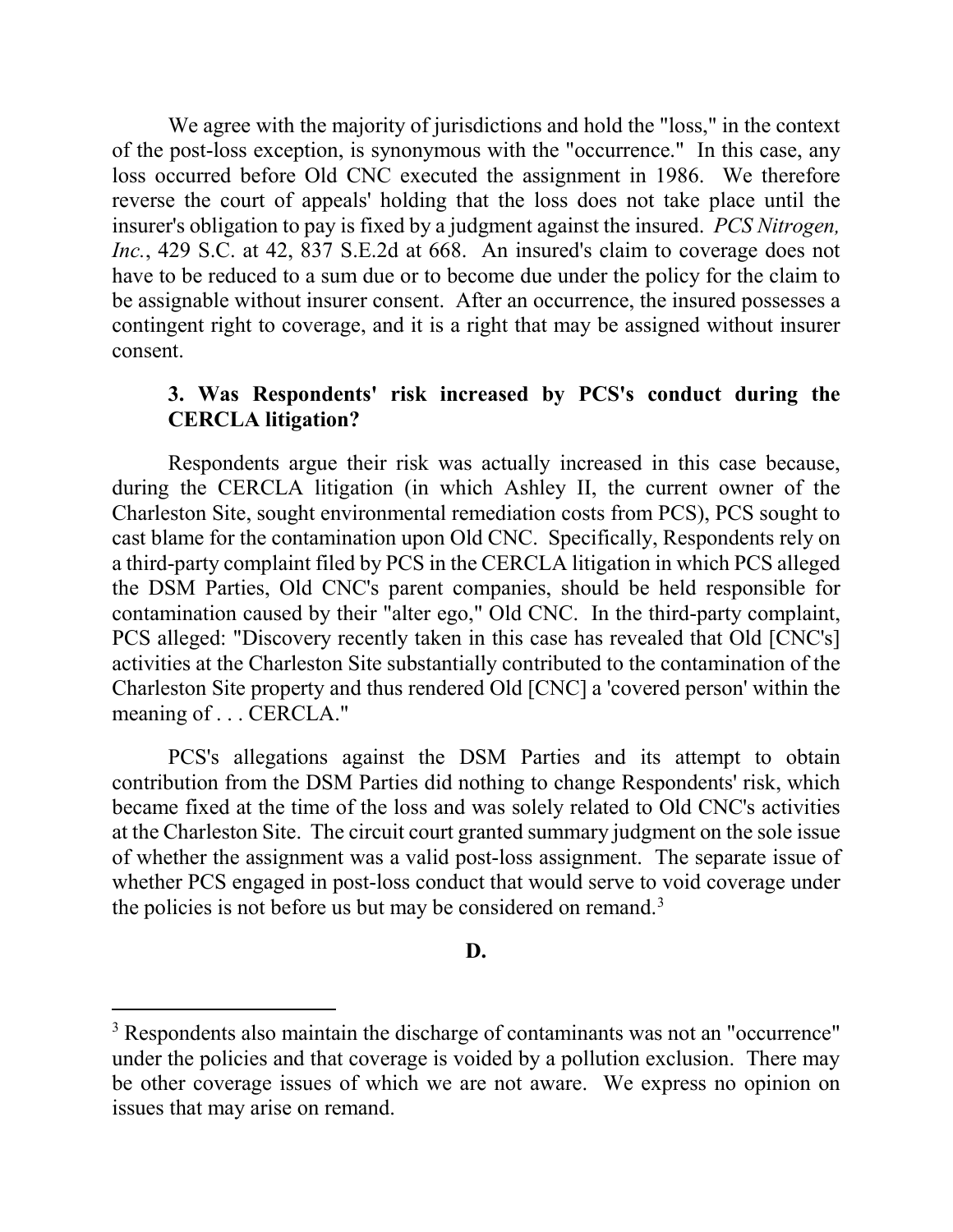We are also persuaded by PCS's public policy argument that relieving Respondents of their contractual duty to provide coverage would give Respondents a windfall. As PCS argues, the risks at issue were factored into the original underwriting of the policies, and the premiums paid by Old CNC were in exchange for coverage against the same risks. Quoting *In re Viking Pump*, PCS contends it seeks to have Respondents "cover[] the risk [they] originally contracted to insure." 148 A.3d at 651-52. If the assignment is voided under these circumstances, Respondents would receive the windfall of never having to insure occurrences they received premiums for covering.

### **III. Conclusion**

We reverse the court of appeals and hold Old CNC executed a valid post-loss assignment of insurance rights in 1986. PCS cannot be denied coverage on the basis that Respondents did not consent to the assignment. In light of our holding on that point, we need not address PCS's argument concerning de facto merger. *See Futch v. McAllister Towing of Georgetown, Inc.*, 335 S.C. 598, 613, 518 S.E.2d 591, 598 (1999) (providing that an appellate court need not address remaining issues when resolution of a prior issue is dispositive). We remand to the circuit court for further proceedings on PCS's claim for coverage.

## **REVERSED AND REMANDED.**

**BEATTY, C.J., KITTREDGE, HEARN and FEW, JJ., concur. FEW, J., concurring in a separate opinion.**